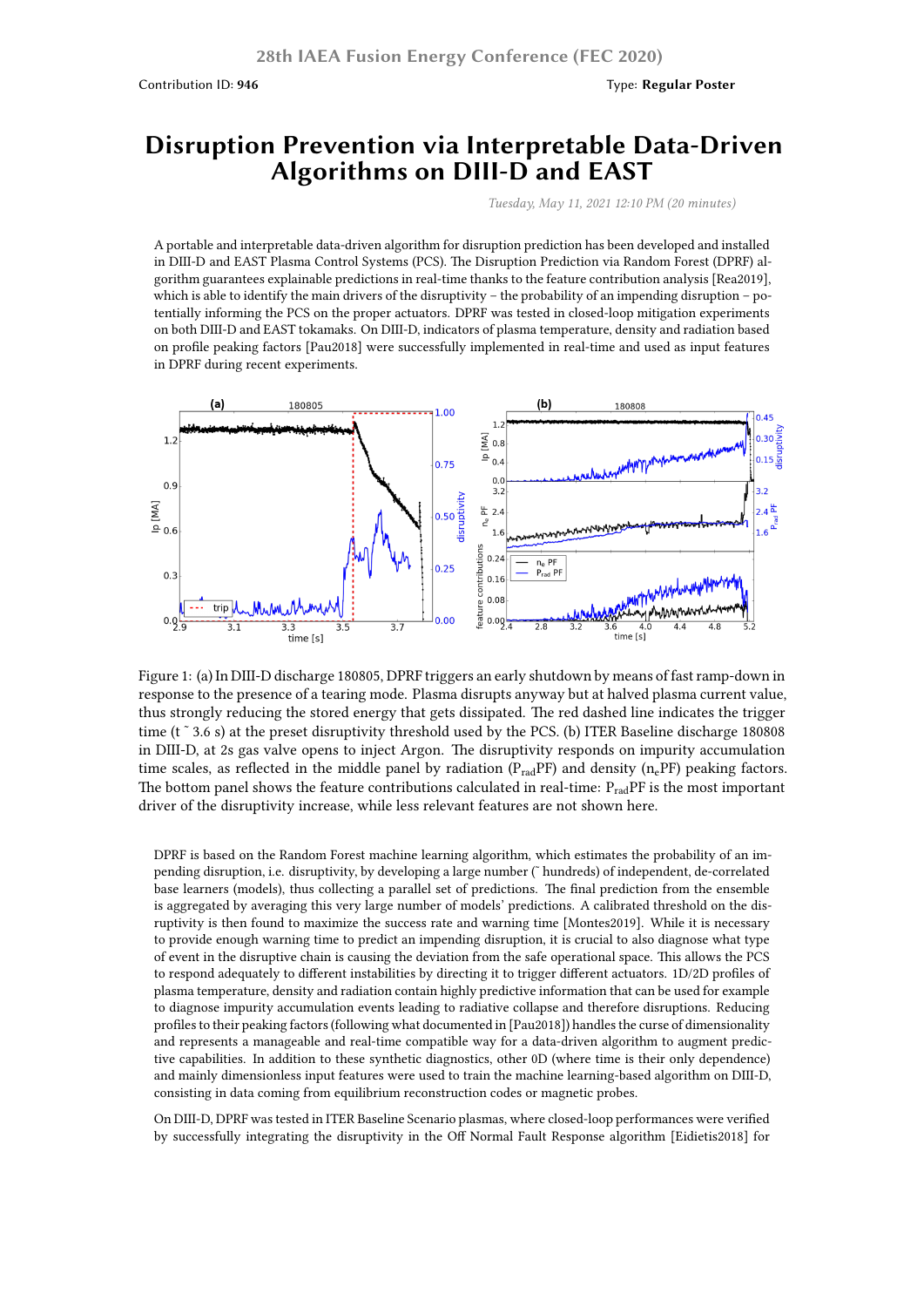dangerous tearing mode activity, the Electron Cyclotron Heating (ECH) system was aimed at q=3/2 surface when such precursor emerged, and an early shutdown via fast ramp down was triggered also due to the presence of a tearing mode (see Fig. 1a). Additionally, the peaking factors were verified to represent a good metric for impurity accumulation events, when probing via Argon injection – see Fig. 1b. The successful integration of DPRF in DIII-D PCS is part of a broader approach to qualify advanced disruption prevention strategies to address ITER's critical needs. More details about the "Disruption Free Protocol" can be found in the contribution by J. Barr et al IAE[A-F](https://lh3.googleusercontent.com/FQQOHNDP-GRfzGKFFEiTuBJV50BA0hHQn_M7pWTBhOPyMC7pk3tKutOZj-TaOQsk7PrHAhcISTh3FWzobzQYllXLw_EYroxlHhTwVtVE3-WYhAxIMVlev0NCD87Ar32pPZP4ijZJ_1g4cp_K2LmPSp9g14AlrReVOaVJUVtsnxvEcB3VGDG8uT4tMx3UJi682rp2fkLq8cBM1uXqB5wwZlg1tiSWJV-VdeYDmPSKAffSKyeVYLro2aOqGNVSITto8xs4_idXTESPFePc2YdQsW9A3Oo3533mJACbnYngNgJm9ir0WkcNxoCnW9zZ-rHcSCKgNzJqRjdgwFBQbEy151VzPv7EVjofQJ4pZOuhAtMYICN0X5GMrOpDcez_cict0IDpkq8bVbHBRI_IotxV1SFCLydboHglx0yZ8LIVjTcaSjy-JeGGRBEzJSt-OiMdEDbLh9b9X1G9W6Se2H3RePEjjygQFJBx9tW1jsHjfioQTWK9jt3Xm9_FT0eUdYMoH1X1T6K_koHDnm96aUaySF1aPvj9dqGcS1HN6yd1Zd2_HZEIbShP29baAP3LEZfTP1Cpow2tkR_Mqdf1xRtiUqVW-Q1BqPCXe6a1HOUpaXDLh2k1Tjebm-lGywxPHgDX0CM7TlACA160RuuoyO4z2cP0fCg1RougCnAVYSKpyy44mEc8tqc3F560mgjxOVo6XKZmsDOO-LrQbe8rpa18FlkQfGgGZ2M2YS4wnh2IJQxwDQ=w1889-h744-no)EC 2020.

On EAST, DPRF was tailored to predict high-density scenarios and closed-loop performan[ce](https://lh3.googleusercontent.com/FQQOHNDP-GRfzGKFFEiTuBJV50BA0hHQn_M7pWTBhOPyMC7pk3tKutOZj-TaOQsk7PrHAhcISTh3FWzobzQYllXLw_EYroxlHhTwVtVE3-WYhAxIMVlev0NCD87Ar32pPZP4ijZJ_1g4cp_K2LmPSp9g14AlrReVOaVJUVtsnxvEcB3VGDG8uT4tMx3UJi682rp2fkLq8cBM1uXqB5wwZlg1tiSWJV-VdeYDmPSKAffSKyeVYLro2aOqGNVSITto8xs4_idXTESPFePc2YdQsW9A3Oo3533mJACbnYngNgJm9ir0WkcNxoCnW9zZ-rHcSCKgNzJqRjdgwFBQbEy151VzPv7EVjofQJ4pZOuhAtMYICN0X5GMrOpDcez_cict0IDpkq8bVbHBRI_IotxV1SFCLydboHglx0yZ8LIVjTcaSjy-JeGGRBEzJSt-OiMdEDbLh9b9X1G9W6Se2H3RePEjjygQFJBx9tW1jsHjfioQTWK9jt3Xm9_FT0eUdYMoH1X1T6K_koHDnm96aUaySF1aPvj9dqGcS1HN6yd1Zd2_HZEIbShP29baAP3LEZfTP1Cpow2tkR_Mqdf1xRtiUqVW-Q1BqPCXe6a1HOUpaXDLh2k1Tjebm-lGywxPHgDX0CM7TlACA160RuuoyO4z2cP0fCg1RougCnAVYSKpyy44mEc8tqc3F560mgjxOVo6XKZmsDOO-LrQbe8rpa18FlkQfGgGZ2M2YS4wnh2IJQxwDQ=w1889-h744-no)s were tested during recent mitigation experiments, where several disruptions were mitigated via MGI. In Fig. 2 we show one example of a real-time experiment in January 2020, where predictions and interpretations were provided in around 200 microseconds computing time. EAST discharge 94520 shows symptoms of a density-limit disruption (high contribution from the Greenwald density fraction) but eventually disrupts due to a radiative collapse caused by impurities in the plasma (dominance of loop voltage contribution at the end). The developed algorithm still presents some residual flaws as it shows to be prone to false alarms when H-L back-tr[an](https://lh3.googleusercontent.com/Vwj0QxUR0pXuRx4cJ_hxvZx_9VGiKoGlq1gaWzx9fhjnr3ykEdOfFK4zUAJEq7wEqsYI1FeBjVBPZ1d7vbTYIEePtKtY9eUT_xbSlnsrU4arVH1_mHVO954pkQec_YEfzu3lfzFhd0dxA9IoWAKDdGkK6E4v11g_EWIH8G5GrgAW-LPff3Phq2t-IkLLzp4Wa7yObRyzXqqALIDnxhT36a7g2Mo0m0tQcqXuVGazHH2Vt8gar4S0cjRiJSy9ywrcM18Fo7b_cHacKtdUPu-WHLW8Z7Rs7_aRMpF7zaPPwZrB6dWuNvzfe4Aeps3FedT9mdL1OqksMoO79snDrkJUn7cAg1UTkEbbzB-CaNkqfJP3MscjrLYm57dezm9qYSlMmnxyOD9DTLZEU4OSLmsfsREKWLQS7FVxofDVrtN5EqZxoarkboePQnERrJiVcIXdMxWyVGPE2RBbbG2_j0ifot_exAjdbEKT55S9gOQkbX0od88q1X5Ckt1N4hFMGazW1twUAtimv8wjv0C4wuGnzJBMrNx2S_blb-6_3qXz049QjhFoRh6JK3iHOVcbKSNw5Jf8lSKN9R41DHnRO7iDB7wJqX-oW0Prv61gCfdk_sKhMbHhiL5RyLoQ_bvJsbs7cRqKQ-po-qMbDvAb56SuL4CA9SW27idTWU7Slhp26adqQ8M2dXUJ=w1000-h800-no)sitions occur during the discharge. More work will be required to also implement analogous peaking factors synthesized from EAST diagnostic systems, crucial to define a device-independent framework for properly diagnosing disruption precursors.



Figure 2: DPRF predictions of impending disruption and its main drivers on EAST discharge 94520. The top panel shows the last second before the disruption, when the disruptivity (blue line) starts to increase above 80%. The middle panel reports the PCS computing time of both predictions and its interpretations (200-220 *µ*s). The bottom panel show in color the disruptivity, and the most important drivers, i.e. the Greenwald density fraction (yellow), the loop voltage (brown), and the fractional error on the plasma current (dark green). Less relevant contributions are not reported here.

Current results represent a step forward in data-driven control for scenario optimization and disruption avoidance for ITER and next generation devices. This work establishes the importance of developing tools capable of identifying and informing in real-time the PCS on the dangerous plasma parameters deviations to the disruptive space to enable the proper actuators' response. Effort is ongoing to map the feature contributions to the actions of the available actuators, but also to define a robust framework to transfer the knowledge